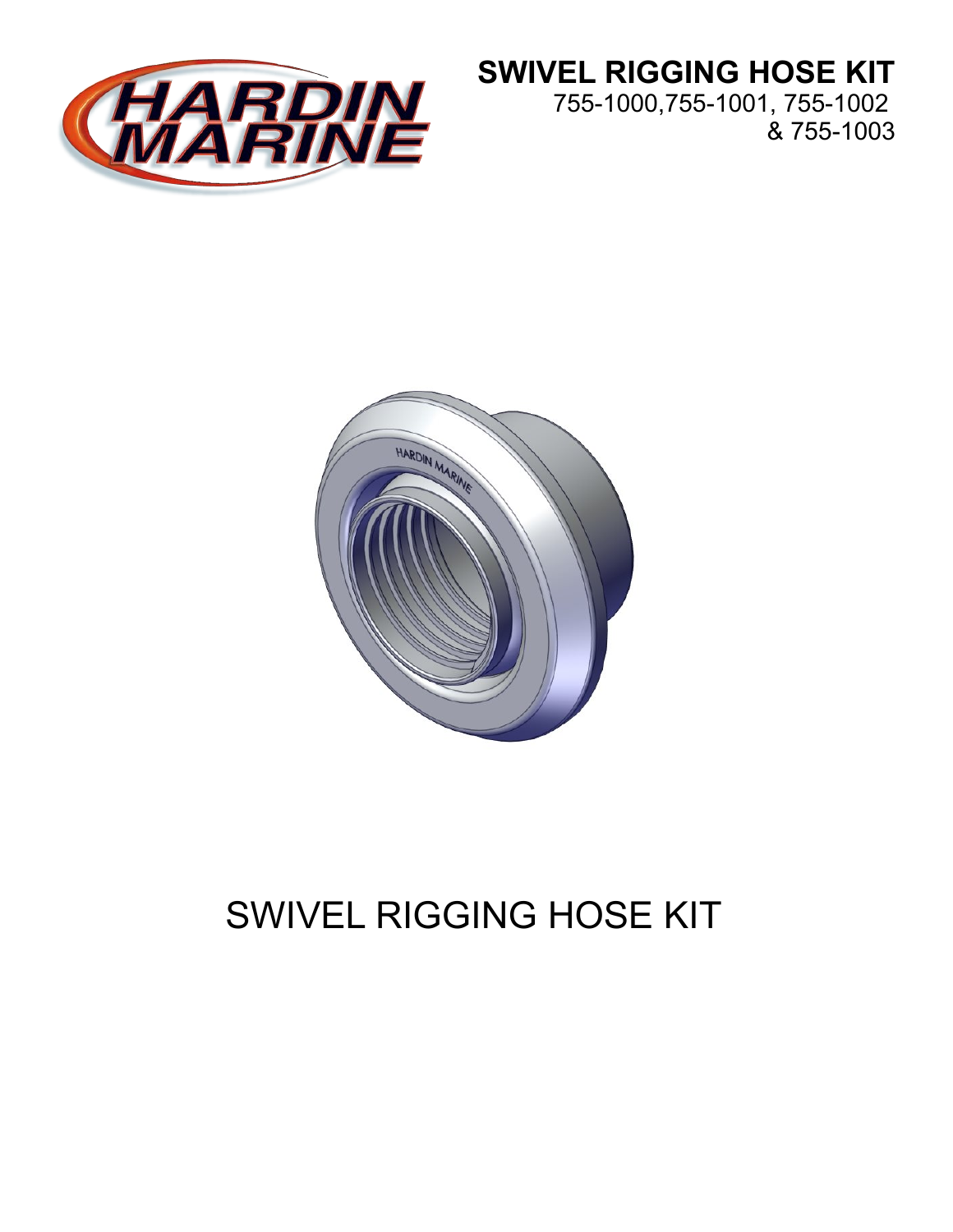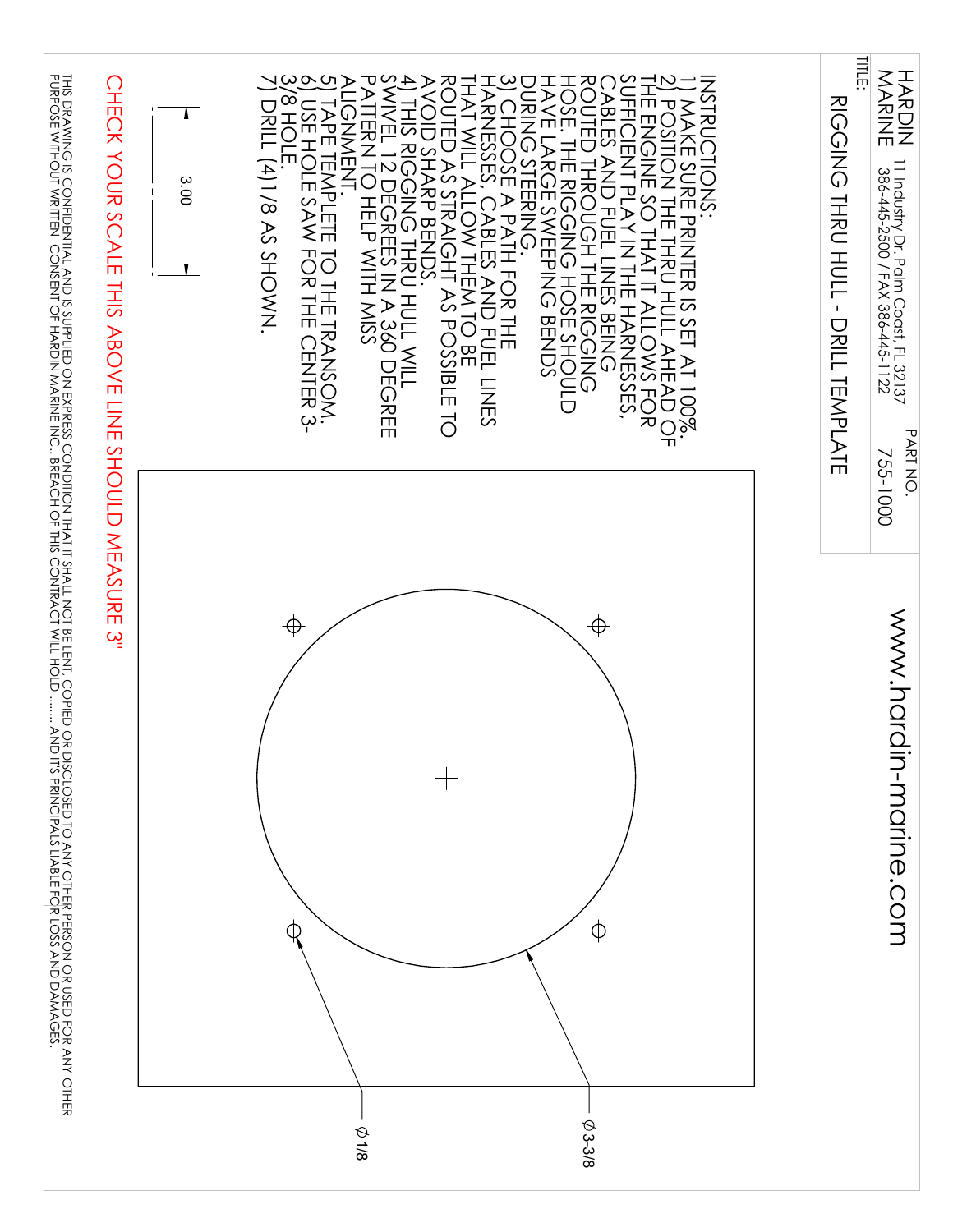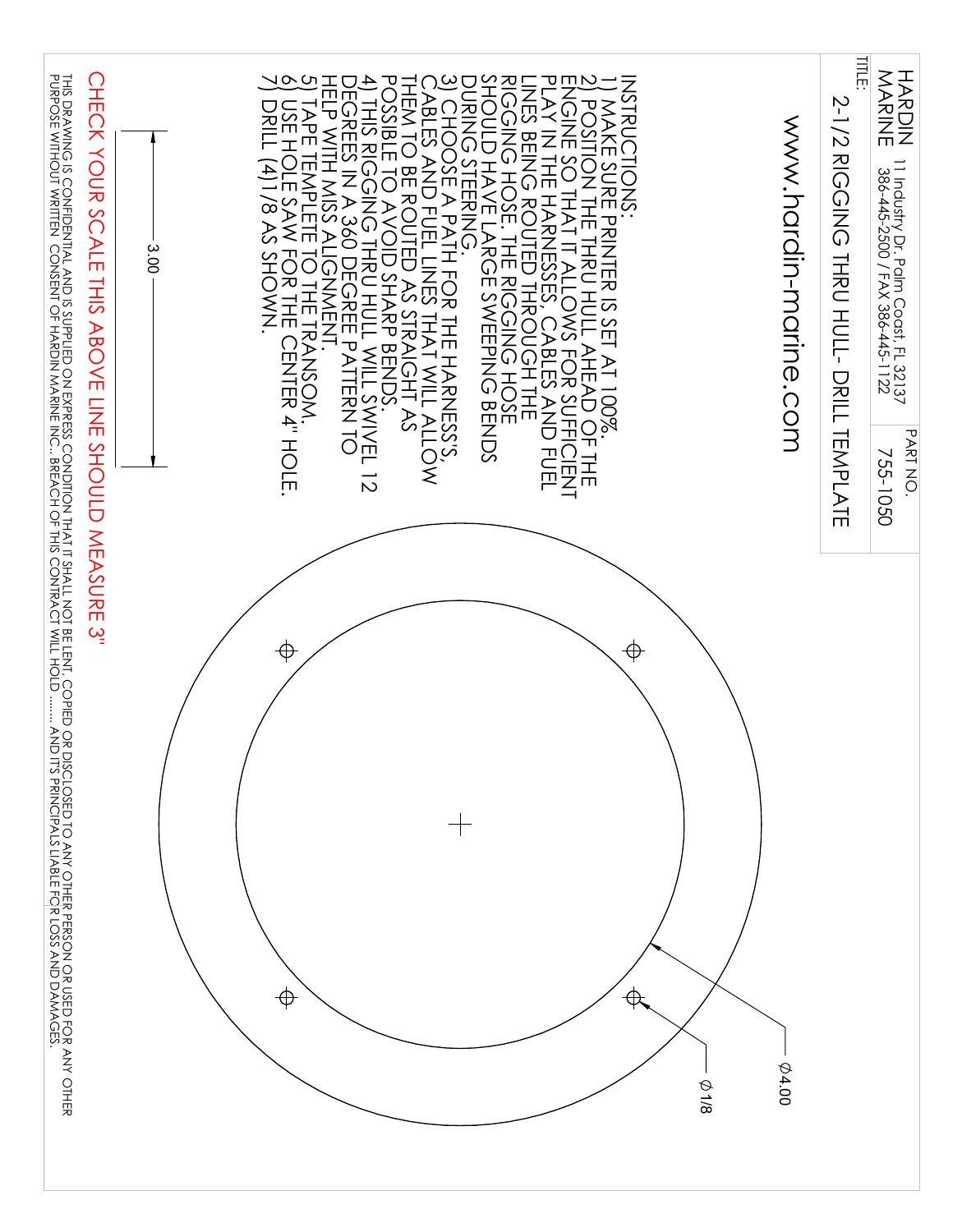

**SWIVEL RIGGING HOSE KIT** 755-1000,755-1001, 755-1002 & 755-1003

#### Components Contained in Kit



Both 100-720-6336 clamp & 100-127-2006 hose only comes in 755-1002 & 755-1003 hose kits.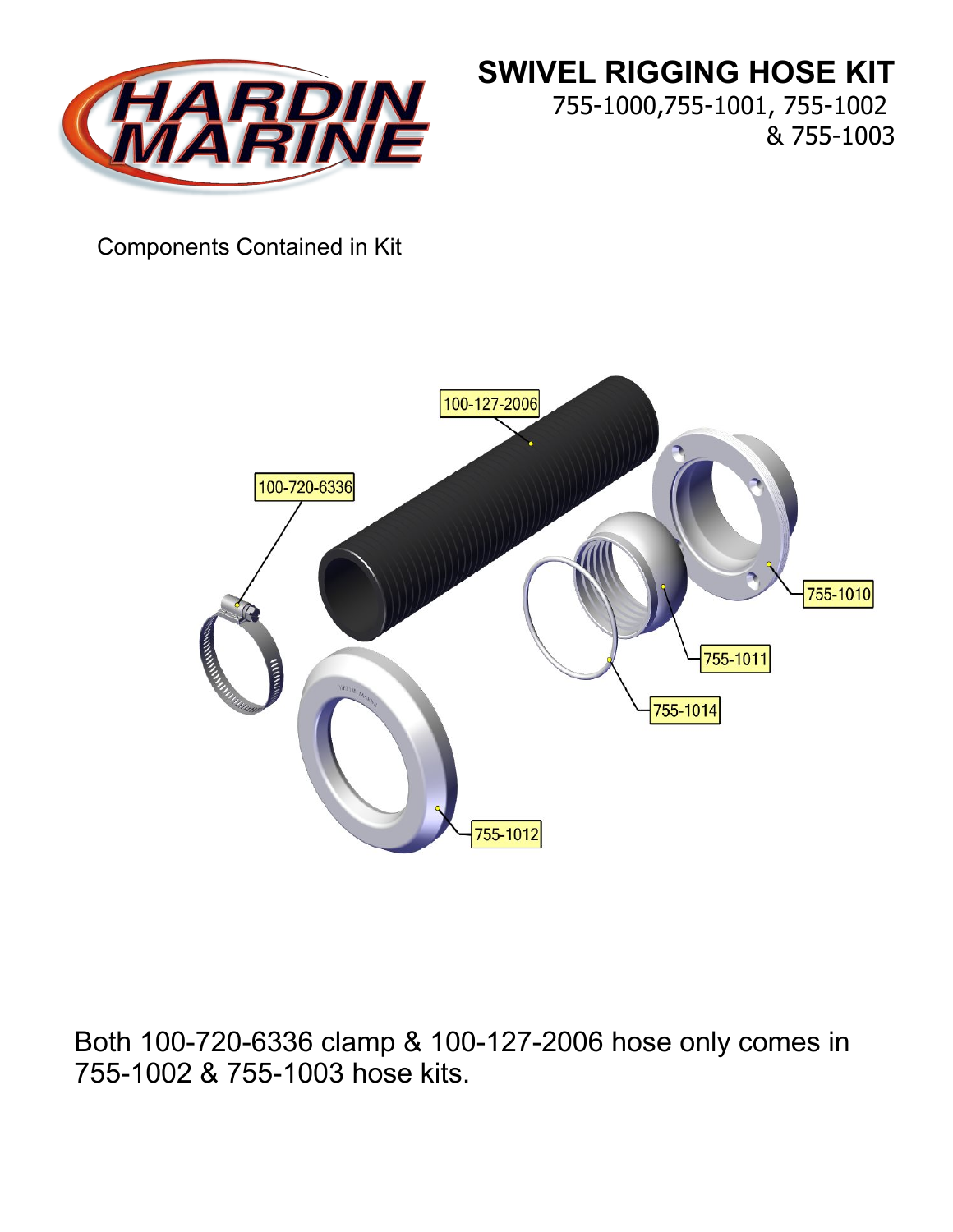



**SWIVEL RIGGING HOSE KIT** 755-1000,755-1001, 755-1002 & 755-1003

Step 1

Use previous page template to position drill the required mounting hose for the base.



Step 2

- Use 5200 silicone between base and transom.
- Mount to transom using #10 screws, not supplied in the kit.



#### Step 3

- Turning counter clockwise, install hose into the swivel.
- Install swivel and hose in the base.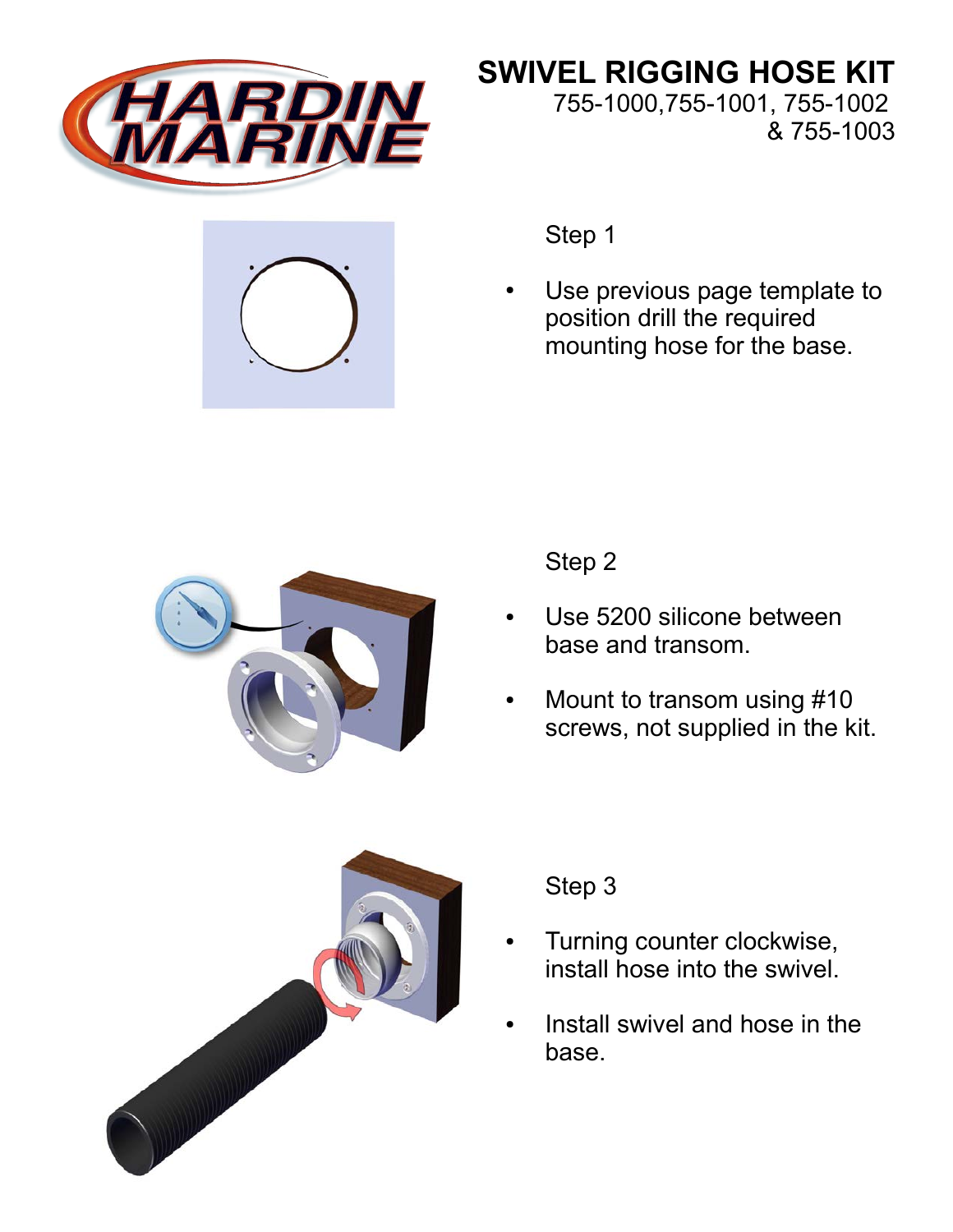

### **SWIVEL RIGGING HOSE KIT**

755-1000,755-1001, 755-1002 & 755-1003



Step 4

- Install o-ring into the base groove.
- Apply 5200 to the outside threads on the base.
- Screw cover onto the base. Tighten till the swivel has a slight drag and the swivel rotates freely.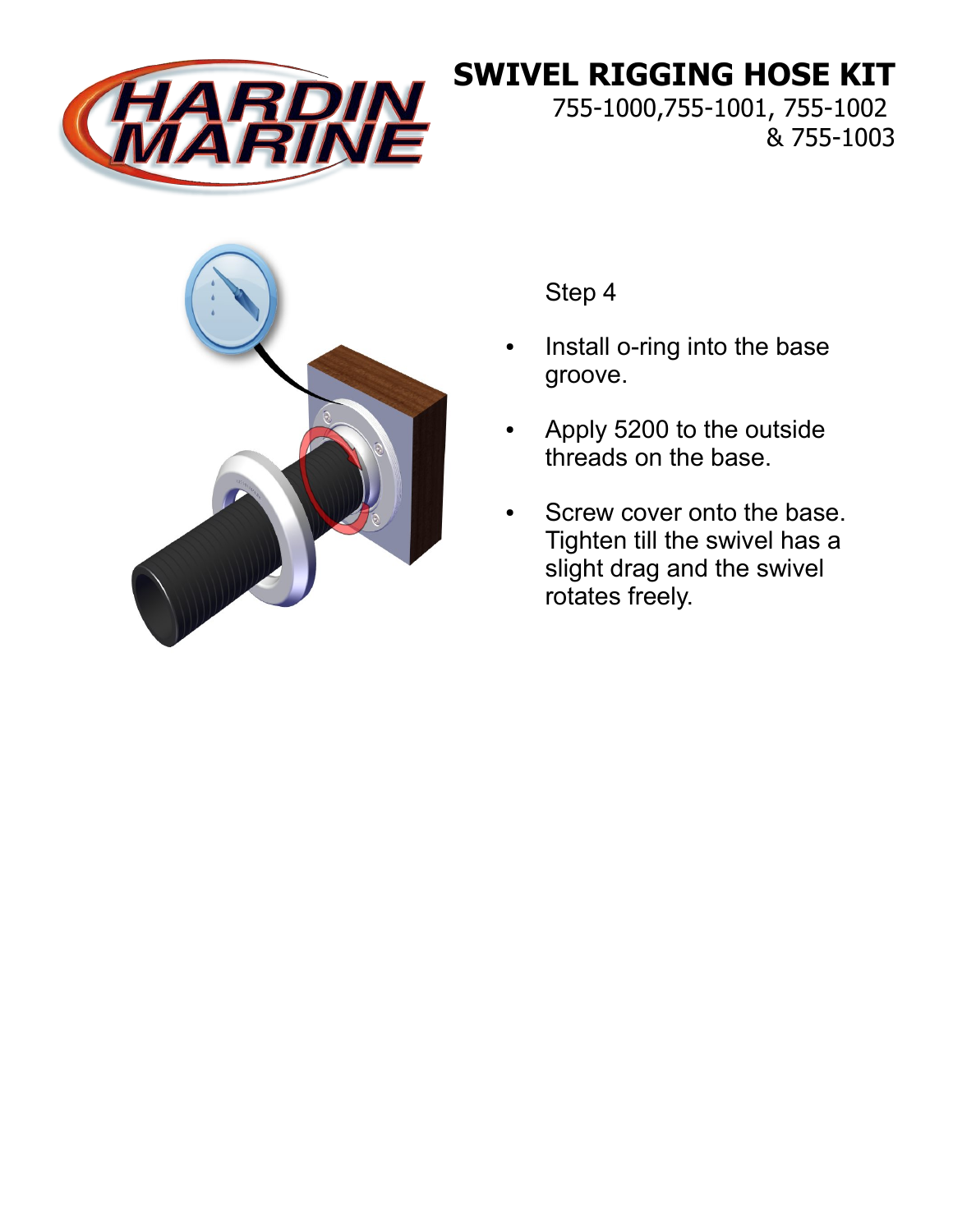